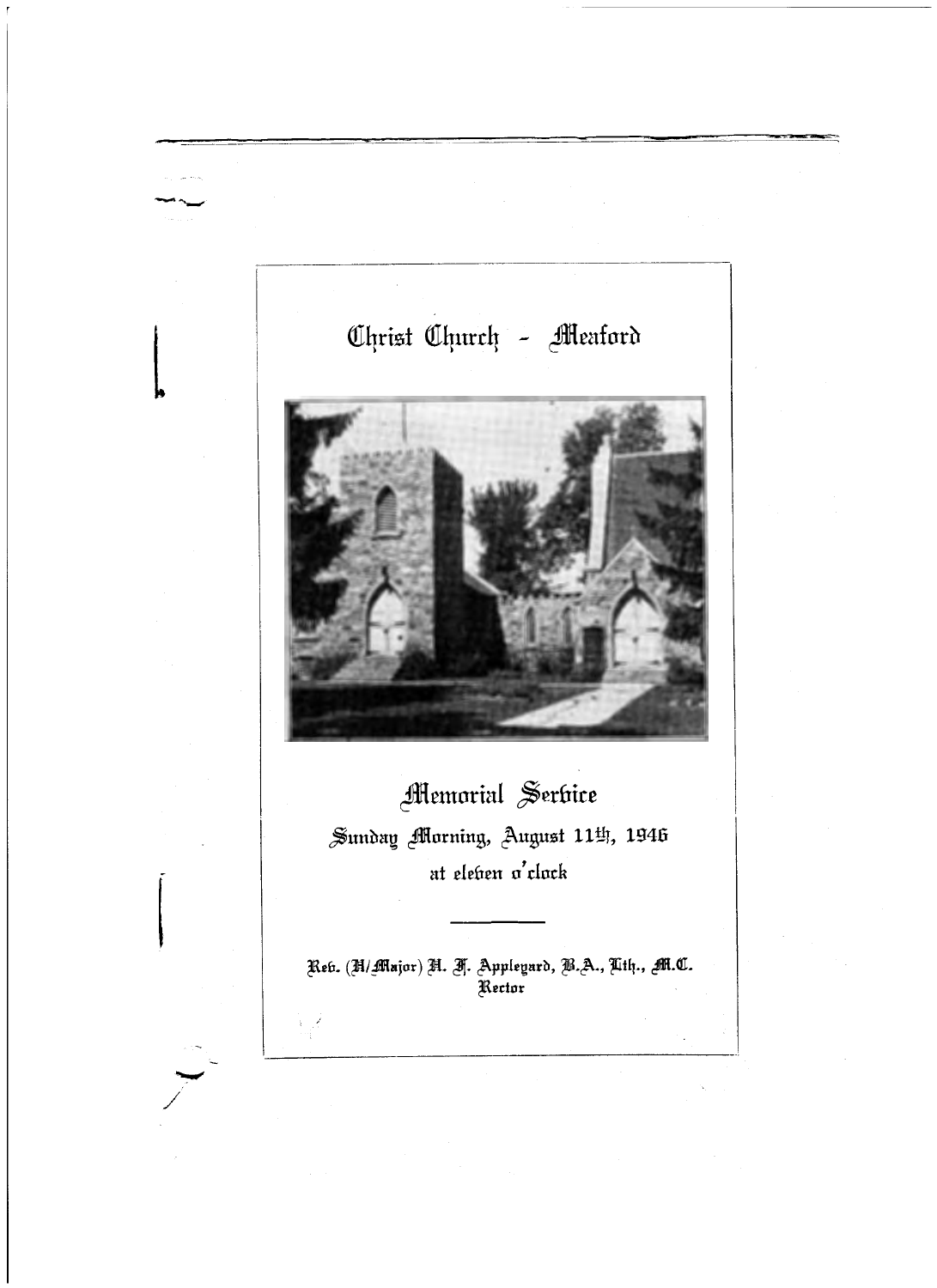## Hymn 404 "The Son of God Goes Forth to War."

The Son of God goes forth to war,

A kingly crown to gain;

His blood-red banner streams afar.

Who follows in his train?

Who best can drink his cup of woe,

Triumphant over pain:

Who patient bears his cross below,

He follows in his train.

A glorious band, the chosen few, On whom the Spirit came:

Twelve valialt saints, their hope they knew.

(And mocked the cross and flame. They met the tyrant's brandished steel.

The lion's gory mane;

They bowed their necks the death to feel:

Who follows in their train?

#### Then shall the minister say

The Lord hearkened and a book of remembrance was written ibefore Him for them that feared the Lord. The nighteous shall be thad in everlasting remembrance; the memony of the just is blessed.

Beloved, we are come together in the presence of Abmighty God and of the whole company of heaven to offer unto him through our Lord Jesus Christ cur worship and praise and thanksgiving; to make confession of our sins; to pray as well for others as for ourselves, that we may know more truly the greatness of God's love and show forth in our lives the firuits of his grace; and to ask, on behalf of all men such things as their well-being doth require.

Wherefore let us kneel in silence, and remember God's presence with us now.

# Then shall follow the Confession to be joined in by the whole congregation

O God, our Father, we have sinned against thee in thought, word and deed: We have not loved thee with all our heart; we have not loved our neighbors as ourselves. Have mercy upon us, we beseech thee; cleanse us from our sins; and thelp us to overcome our faults; through Jesus Christ our Lord. Amen.

#### The Absolution, to be pronounced by the minister, the congregation still kneeling.

May the Almighty and meriful Lord grant unto you pardon and remussion of all your sins, time for amendment of life, and the grace and comfort of the Holy Spirit. Amen.

## Then shall be said the Lord's Prayer by the minister and congregation

Our Father, who art in heaven, Hallowed be Thy name, Thy kingdom come, Thy will be done, In earth as it is in heaven. Give us this day our daily bread. And forgive us our trespasses, As we forgive them that trespass against us. And lead us not into temptation, But deliver us throm evil. For thine is the kingdom, the power, and the glory, For ever and ever Amen.

The matron and the maid; Around the Saviour's throne rejoice, In rcbes of light arrayed.

A noble army-men and boys,

They climbed the steep ascent of heaven

Through peril, toil and pain:

O God, to us may grace be given

To follow in their train. Amen.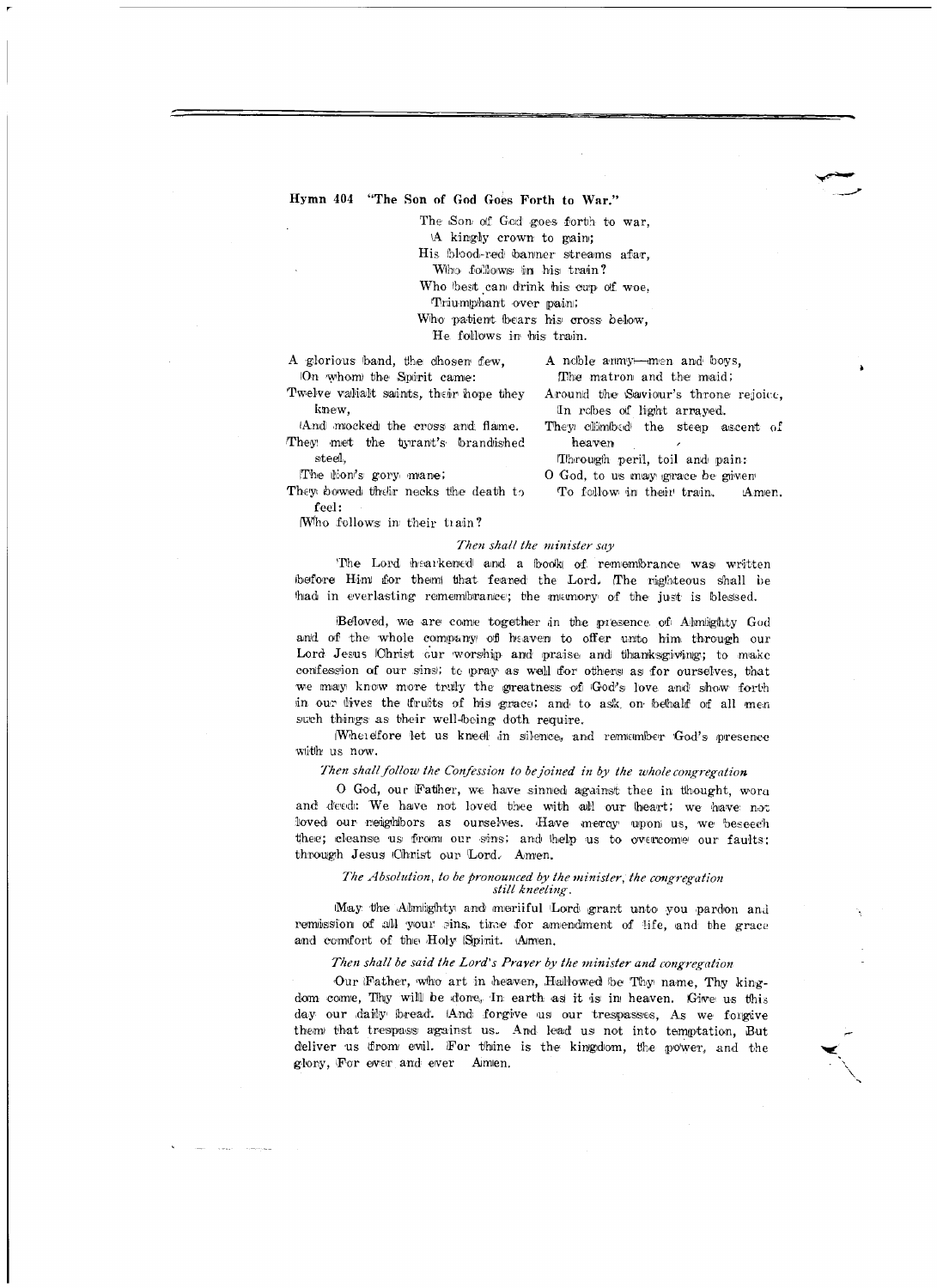#### Then shall be said

Priest: O Lord open Thou our lips.

Answer: And our mouth shall shew forth Thy praise.

Pniest: O God, make speed to save us.

Answer: O Lord, make haste to help us.

# Here everyone shall stand np

Priest: Glony be to the Father, and to the Son, and to the Holy Ghost. Answer: As it was in the beginning, is now, and ever shall be. World without end. Amen.

Priest: Praise ye the Lord.

Answer: The Lord's name be praised.

# Then shall be read the following Psalm. The priest and the congregation reading alternate verses

## PSALM 102

لا

Hear my prayer, O Lor:d and let my crying come unto thee.

2 iHide not thy face from me in the time of my trouble: incline thine ear unto me when I call; O hear me, and that right soon.

[3] My days are gone like a shadow: and I am withered like grass.

4 But thou, O Lord, shall endure for ever: and thy remembrance throughout all generations.

5 The heathem shall fear thy Name, O Lord: and all the kings of the earth thy majesty;

6 When the Lord shall build up Sion: and when his glory shall appear;

7 When he turneth him unto the prayer of the poor destitute: and despiseth not their desire.

8 This shall be written for those that come after: and the people which shall be born shall praise the Lord.

9 For he hath looked down from his sanctuary: out of the heaven did the Lord behold the earth;

.10 That he might hear the mournings of such as are in captivity: and deliver the children appointed unto death.

111 He brought down my strength in my journey: and shortened my days.

112 But I said, O my God, take me not away in the midst of mine age: as for thy years, they endure throughout all generations.

(13 Thou, Lord, in the beginning hast laid the foundation of the earth: and the heavens are the work of thy hands.

(14 They shall penish, but thou shall endure: they all shall wax old as doth a garment;

115 And as a vesture shalt thou change them, and they shall be changed: but thou art the same, and thy wears shall not fail.

16 The children of thy servants shall continue: and their seed shall stand fast in thy sight.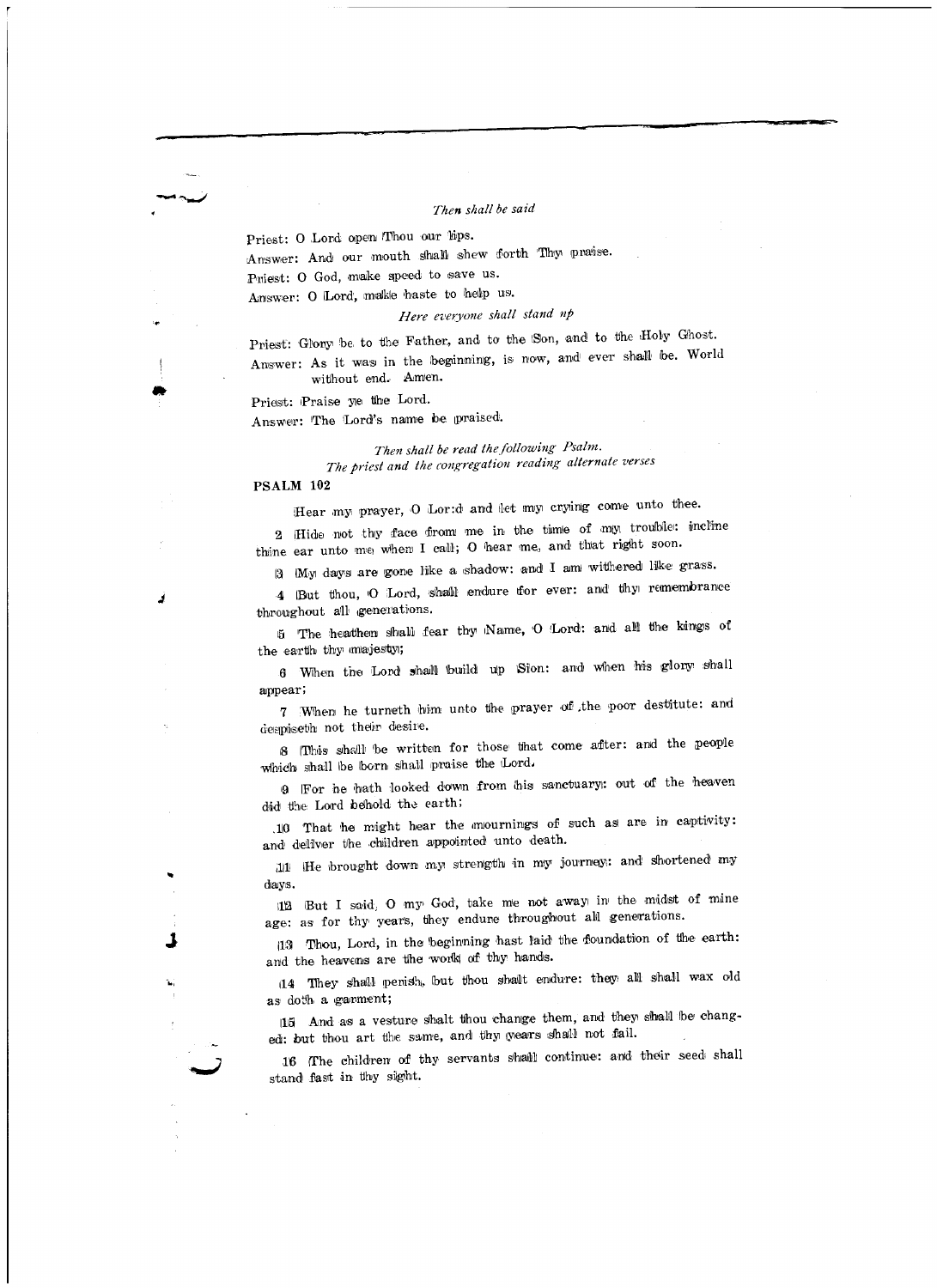## Then shall be read the Lesson and then shall be sung the following Hymn

Let us now praise famous men: and our fathers that begat us. 2 The Lord hath wrought great glory by them: through his great power from the beginning.

3 All these were honored in their generations: and were the glory of their times.

4 There be of them that have left a name behind them: that their praises might be reported.

5 And some there be which have no memorial: who are perished as though they had never been.

6 And are become as though they had never been born: and their children after them.

7 But these were merciful men: whose righteousless hath not been fongotten.

8 With their seed shall continually remiain a good inheritance: and their children are within the covenant.

9 Their seed standeth fast: and their children for their sakes.

10 Their seed shall remain for even: and their glory shall not be blotted out.

[11] Their bodies are buried in peace: but their name liveth for evermore.

(12 The people will tell of their wisdom: and the congregation will shew florth their praise.

#### Then shall be said the Apostles' Creed

I believe in God the Father Almighty, Maker of heaven and earth: And in Jesus Christ his enly Son our Lord, Who was conceived by - the Holy Ghost, Born of the Virgin Many, Suffered under Pontius Pilate, Was crucified, dead and buried: He descended into hell; the third day he rose again from the dead; He ascended into heaven, And sitteth on the right hand of God the Father Almighty; From thence he shall come to judge the quick and the dead.

I believe in the Holy Ghost; The holy Catholick Church; The Communion of Saints; The Forgiveness of sins; The Resurrection of the body, And the life everlasting. Amen.

Priest: The Lord be with you.

Answer: And with thy spirit.

Pniest: Let us pray.

O Lord shew thy mercy upon us.

Answer: And grant us thy salvation.

Priest: O Lord, save the King.

Amswer: And mencifully heart us when we call upon thee.

Priest: Endue thy ministers with righteousness.

Answer: And make thy chosen people joyful.

Priest: O Lord, save thy people.

Answer: And bless thine inheritance.

Priest: Give peace in our time, O Lord.

Answer: Because there is none other that fighteth for us, but only thou, O God.

Priest: O God, make clean our hearts within us. Answer: And take not thy Holy Spirit crom us.

Then shall follow three Collects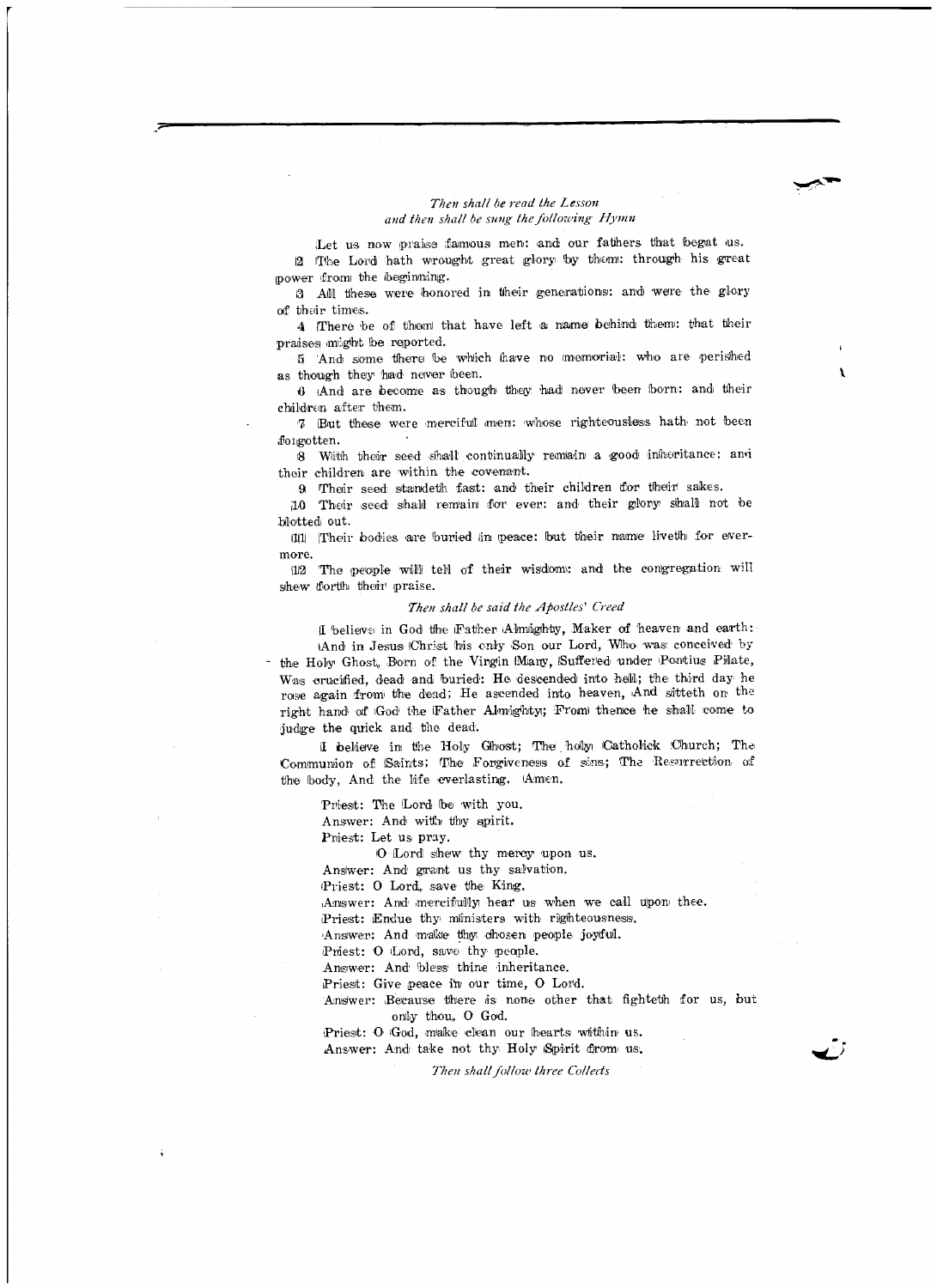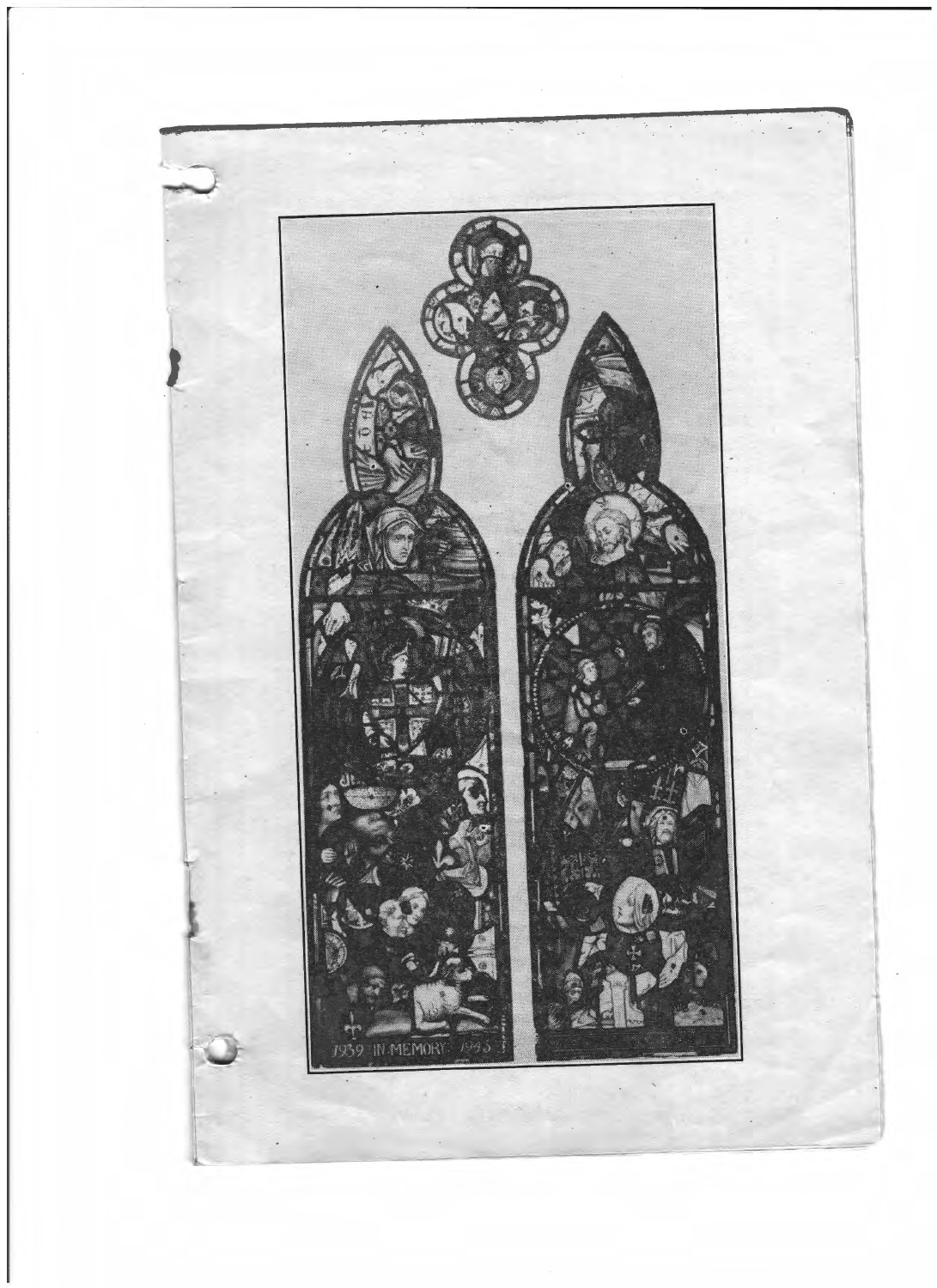# Hymn 218 "Hark the Sound of Holy Voices"

Hank! the sound of holy voices, (Chanting at the crystal sea, Alleluia! Allelulia! (Alleluia! Lord, to thee:

Multitudes which none can number,

Like the stars in glory stand

Clothed in white apparel, holding Palms of victory in their hand.

Marching with thy Cross their banner.

They have triumphed, following These, the Captain of salvation,

Thee, their Saviour and their King; Ghadly, Lord, with thee they suffered;

Gladby, Lord, with thee they died; And by death to life immortal

They were born, and glorified.

God of God, the One-begotten, Light of Light, Emmanuel,

In whose Body joined together All the saints for ever dwell;

Pour upon us of thy fulness, That we may for evermore

God the Father, God the Son, and God the Holy Ghost adore. Amen.

# The Unveiling and Dedication of the Memorial Windows and Plaque

The clergy shall proceed to the appropriate place, the congregation still standing. Then the minister shall say

In the Name of the Father, and of the Son, and of the Holy Ghost, Amen.

Dearly beloved, Forasmuch as devout and thankful men in all ages have erected memorials to those senvants of God and mankind whem men have deemed worthy to be had in remembrance, and there have gone forth from this congregation men who counted not their lives too much to give that others might have sife, and live in freedom, peace and godly quietness, it is now our purpose to dedicate in this place, to the glory of God's name, and in remembrance of these his servants, these memorial windows and plaque. May God's blessing rest upon us in our service and act of dedication.

These windows in their construction will remind us also of the unmeasured sacrifice of others, our brethren across the seas, who gave their thusbands and sons and daughters, their homes and their churches; in the struggle to preserve our Christian ideals of truth and justice, and to ensure to small and weak nations, the rights which under God are equally the heritage of all men. The sacrifices and sorrows of England in the years of 1939 to 1945 ought never to be forgotten. God grant that as we remember those whom we have known and loved who gave their all, we may be mot unmindful of the vast throng who shared with them the cost of victory over the enemy.

Having in mind therefor those whose memory we cherish at this time and those their comrades in sacrifice whose names are unknown to us yet whose service we would also remember, let us in the act of kneeling offer up our prayers to Almighty God.

# The congregation kneeling the minister shall say

O God of all the living, we thank thee for the proud memories we hold of these thy servants who, in the service of humanity have gone from this transitory life to the eternity of thy presence. May we be mindful of the precious heritage for which they died. Grant, O Lord. that we may never accept lightly this freedom which is ours, or forget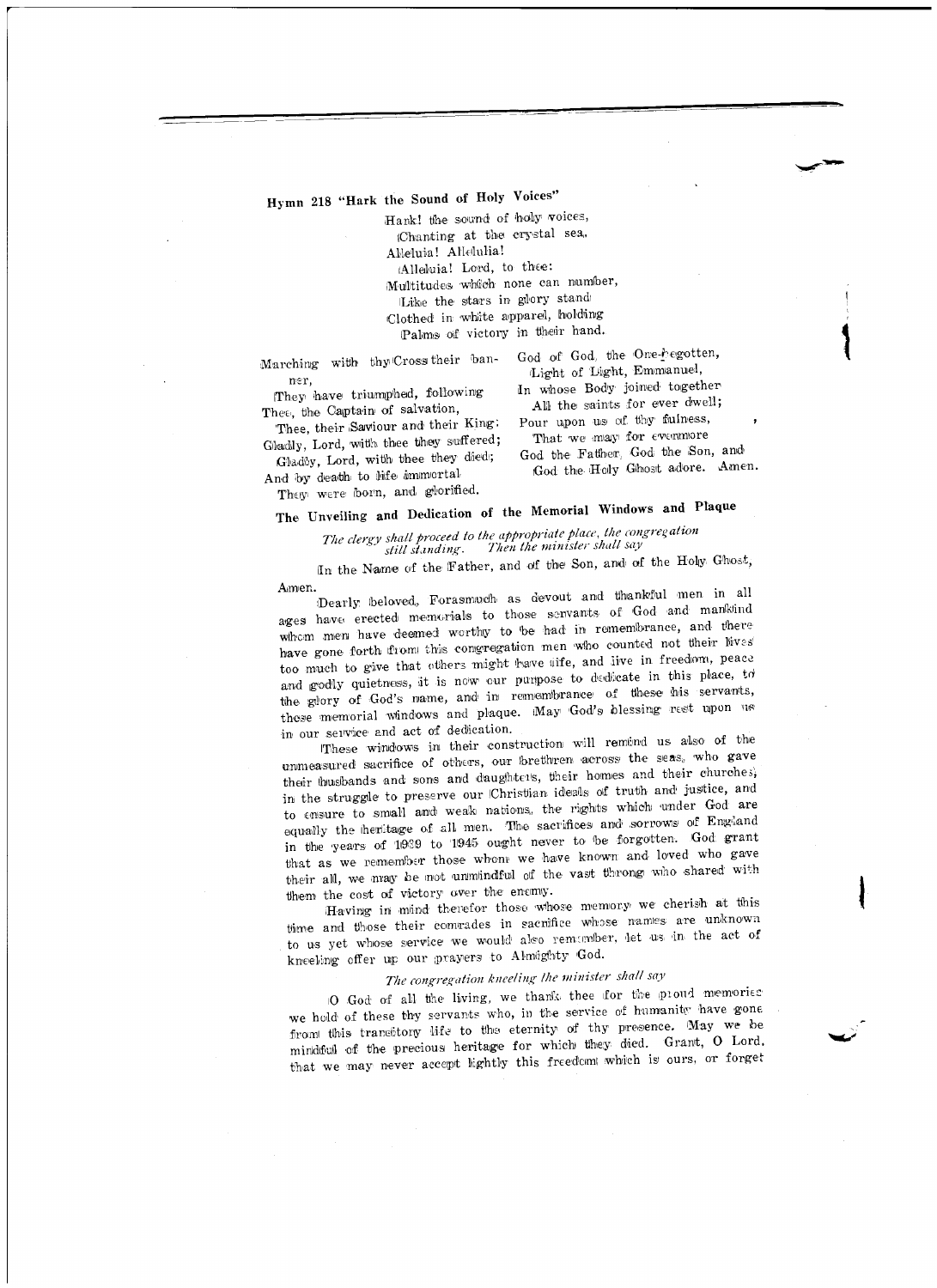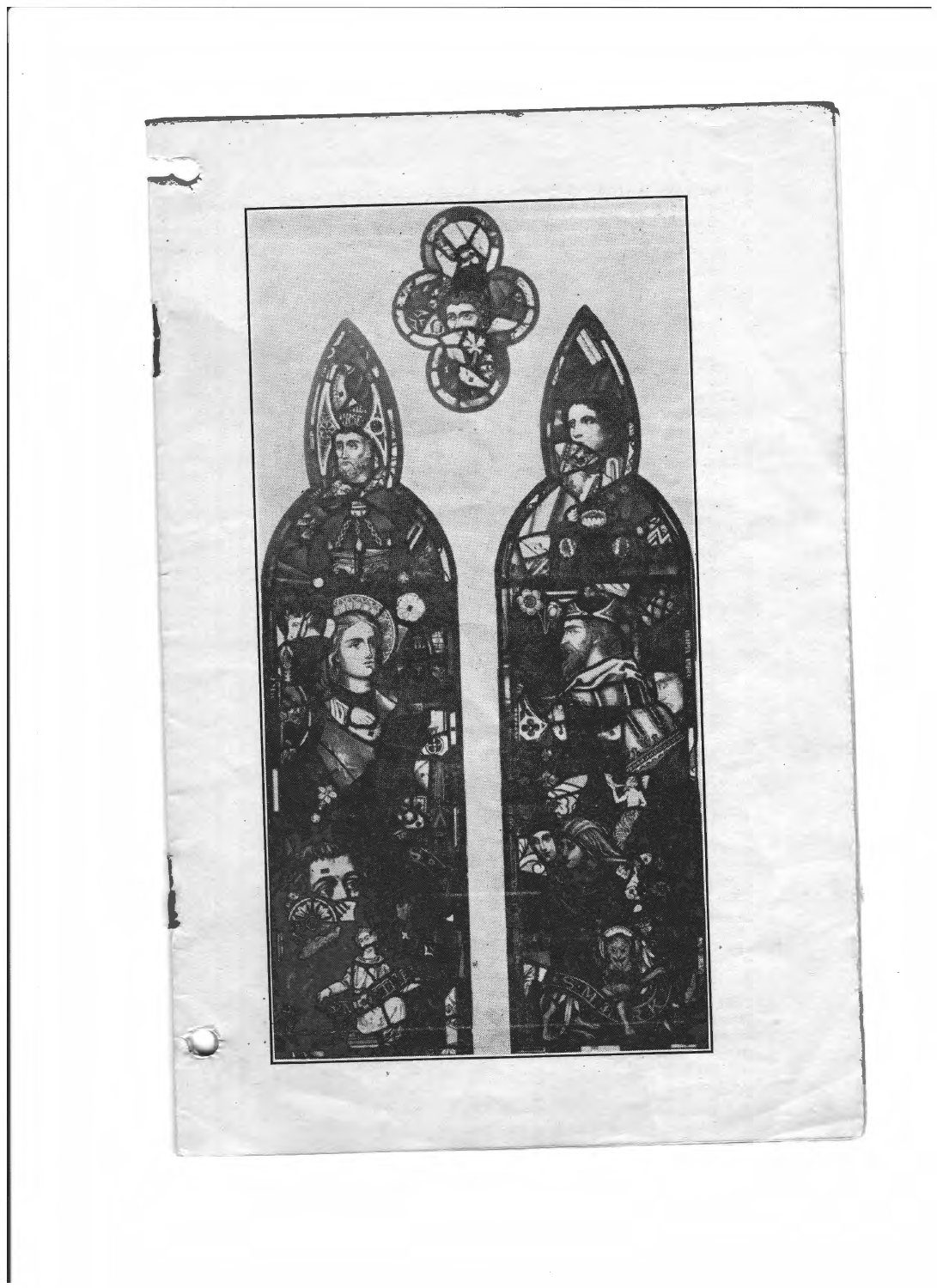the vision to which they looked of a world of men free to live and work as sons of God, for which they paid so great a price. That which was so dearly bought, let us not cast away. Bind us we pray thee, in comradeship with them in the struggle for a better world. Uphold us, O Lord, that we may never lay down our arms or weaken in our resolve, until the day of universal right shall come, and the powers of tyranny and darkness be overcome; and give us, O Lord, at last, a place in thy Kingdom with these thy servants who have striven to do thy will, through Jesus Christ our Lord. Amen.

While kneeling the Choir and congregation will sing the following Hymn

# Hymn 209 "For All the Saints"

For all the saints who from their labours rest.

- Who thee by faith before the world confessed.
- Thy Name, O Jesu, be for ever blest. Alleluia!

Thou wast their rock, their fortress, and their might;

Thou, Lord, their Captain in the wellfought fight;

Thou, in the darkness drear, their one true light.

Alleluia!

But lo! there breaks a yet more glorious day;

١

The saints triumphant rise in briight array:

The King of glory passes on his way. Alleluia!

From earth's wide bounds, from ocean's flarthest coast,

Through gates of pearl streams in the countless host.

Singing to Father, Son and Holy Ghost,

Alleluia!

Amen.

# THE UNVEILING

#### The congregation will stand

In the faith of Jesus Christ we unveil and dedicate these windows and this plaque

"To the glory of God

and in proud remembrance of

Cpl. Wm. R. McKim Set. George Stevenson

Sgt. Wm. Hackett F Sgt. Robert Goodman

Capt. Robt. I. O. Stewart, M:I:D: Goudon H. Randle, R.A.F., F.C.

Who gave their lives for humanity

#### 1939 - 1945"

O God, the strength of those who suffer and the repose of them that triumph, we remember before thee all who have passed into the unseen, especially these whose mames have just been spoken. May we have the assurance of their continued companionship with us in that realm where there is no separation, for ever and ever; through the merits of Jesus Christ cur Lord. Amen.

O Christ, our King and Captain, we, thy followers, humbly pray thee to send thy mselfish and noble spirit into our hearts, so that we may strive day by day to copy thy example and to follow in thy footsteps until we meet thee face to face, who now liveth and reigneth, God, world without end. Amen.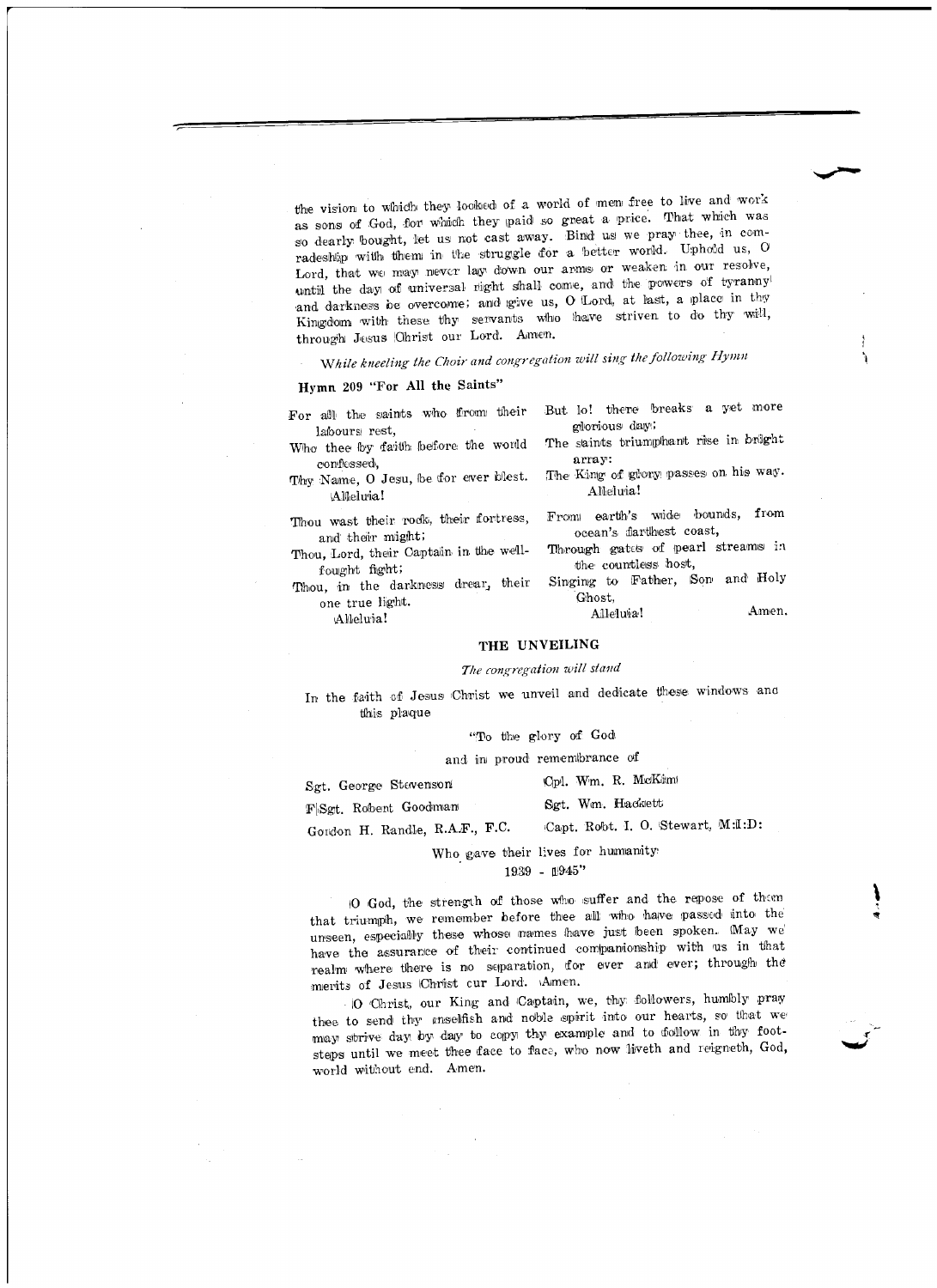O God who art the lover of justice and peace; Give thy grace, we humbly beseech thee, to all who take counsel for the nations of the world, and so guide them by thy Holy Spinit, that by word and deed they may promote thy glory and set forth peace and goodwill among men; through Jesus Christ our Lord. Amen.

# The clergy will then proceed to the sanctuary, the congregation remaining standing

# Dedication of Memorial to Capt. Robert I. O. Stewart, M.I.D.

In the name of the Father and of the Son and of the Holy Ghost we do receive and dedicate these collection plates to be used in the ser, vices of this church to the glory of God and in memory of Captain Robert I. O. Stewart.

"Greater love hath no man than this, that he lay down his life for his friends."

O God, the Father of us all, we give thee thanks for the life and spirit of this thy servant whom thou hast called to Higher Service. Above all we thank thee for Jesus (Christ who having given the example hast led thy servant to dare the quest for righteousness, truth and justice. Grant him a place in thy near presence, that he may know the joy of that greater service where angels cease not day and night to serve thee in thy holy temple; and may the iight of thy countenance ever shine upon him and give him peace both now and evermore. Amen.

#### Dedication of Memorial to

# Albert Grove and Sarah Emma Bright

#### and their son Harry

In the name of the Father and of the Son and of the Holy Ghost we do receive and dedicate this alms basin to be used in the services of this churich, to the glory of God and in memory of Albert Grove and Sanah Emma Bright, and their son Harry, former members of this congregation.

"Precious in the sight of the Lord is the death of his saints."

We thank thee O Lord for these thy servants: patient in tribulation, continuing instant in prayer, fruitful in good works, serving the Lord. Having fought the good fight and kept the faith grant to them, we beseech thee, the crown of life that fadeth not away; through Jesus Christ our Lord. Amen.

O Almnighty God, who hast knit together thine elect in one communion and fellowship, in the mystical body of thy Son Chnist our Lord: Grant us grace so to follow thy blessed Saints in all virtuous and godly living, that we may come to those unspeakable joys, which thou hast prepared for them that unfeignedly love thee; through Jesus Christ our Lord. Amen.

The grace of our Lord Jesus Christ, the love of God and the fellowship of the Holy Ghost be with us all evermore. Amen.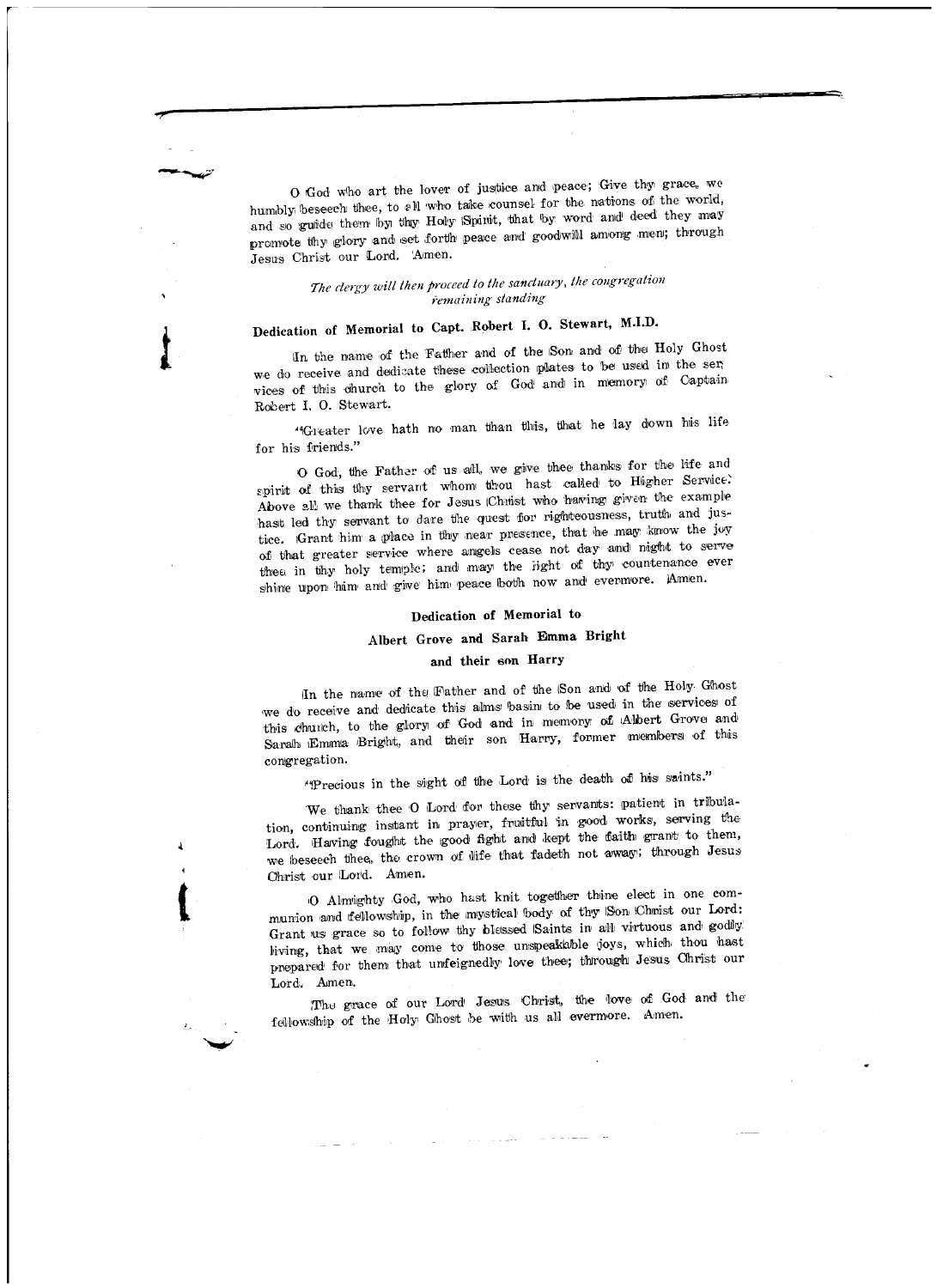# Hymn 632 "O Valiant Hearts"

O valiant hearts, who to your glory came

Through dust of conflict and through

battle flame; Tranquil you lie, your knightly vir-

tue proved.

Your memory thallowed in the land

you loved.

Long years ago, as earth lay dark and still,

Rose a loud cry upon a lonely hill, While in the frailty of our human clav.

Christ, our Redeemer, passed the sellf-same way.

Still stands his Cross from that dread hour to this,

Like some briight star above the dark abytss;

Still, through the veil, the Victor's pittying eyes

Look down to bless our lesser Calvaries.

These were this servants, in his steps they trod,

- Following through death the martyred Son of God:
- Victor the rose; victorious too shall rise
- They who have drunk his cup of sacrifice.
- O risen Lord, O shepherd of our dead,
- Whose cross has bought them and whose staff has led,
- In glorious hope their proud and somowing land
- Commits her children to thy gracious Amen hand.

# Sermon: The Rev. Canon (Hon Colonel) K. E. Taylor, MA., B.D., O.B.E.

Senior Chaplain of the Canadian Fonces in Northwest Europe 1944-45 Offertory and Anthem.

The offertory will be used to assist to meet the cost of the Memorial, and the expenses in connection with the serviee.

## The Benediction.

# Hymn 629 "Ten Thousand Times Ten Thousand"

Ten thousand times ten thousand, In sparkling raiment bright, The armies of the ransomed saints

Throng up the steeps of light:

Tis finished, all is finished, Their fight with death and sin;

Fling open wide the golden gates, And let the victors in.

What rush of alleluias Fills all the earth and sky: What ringing of a thousand harps Fill up the roll of thine elect,

Bespeaks the triumph nigh! O day, for which creation

And all its tribes were made; O joy, for all its former woes

A thousand-fold repaid!

Closing Prayer.

O then what raptured greetings On Camaan's happy shore,

What knitting severed friendships up Where paritings are no more!

Then eyes with joy shall sparkle That brimmed with tears of late;

Orphans no longer fatherless, Nor widows desolate.

Bring near thy great salvation, Thou Lamb for sinners slain,

Then take thy power and reign: Appear, Desire of nations,

Thine exiles long for home; Show in the heaven thy promised sign:

Thou Prince and Saviour, come. Amen.